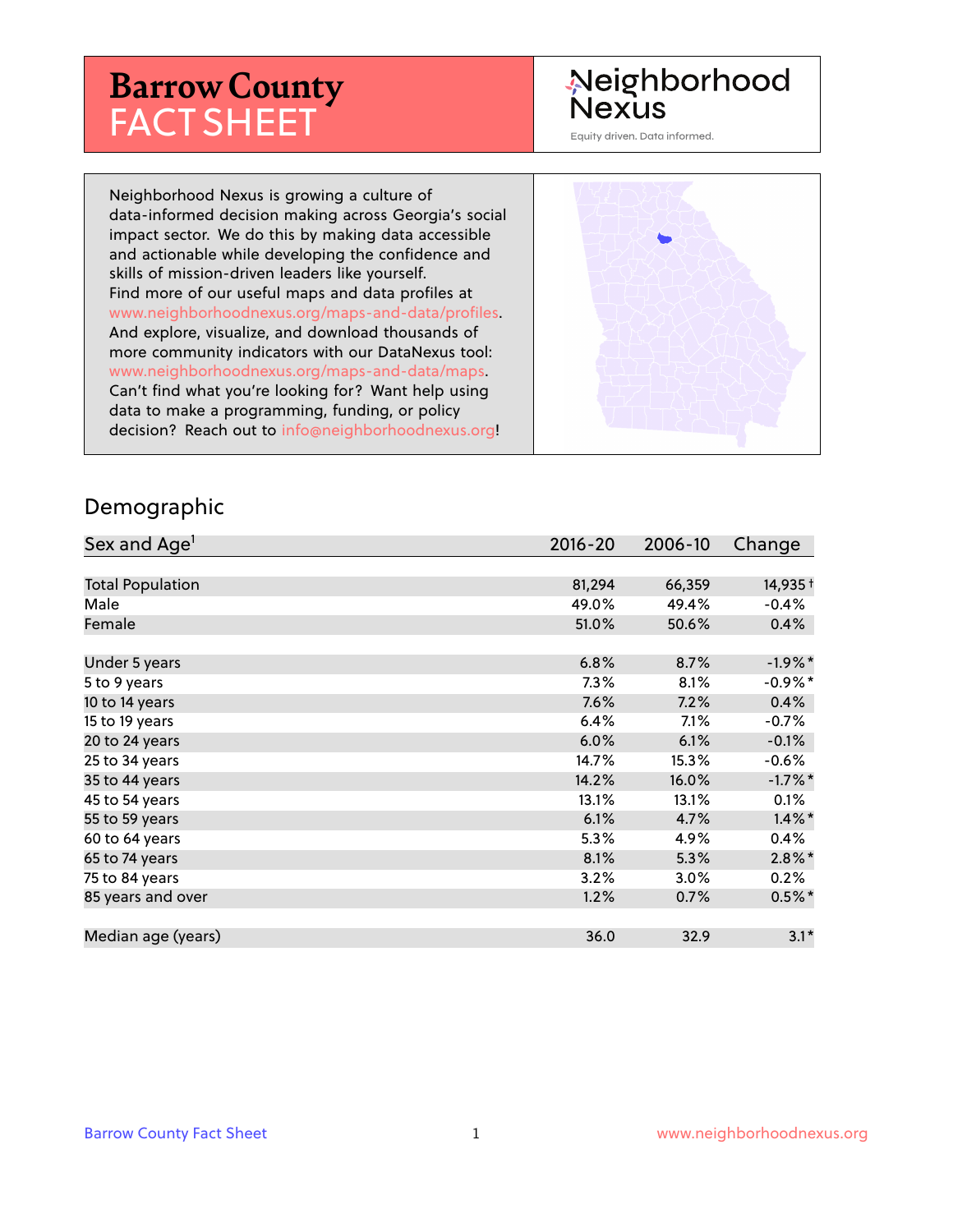# Demographic, continued...

| Race <sup>2</sup>                                            | $2016 - 20$ | 2006-10 | Change     |
|--------------------------------------------------------------|-------------|---------|------------|
| <b>Total population</b>                                      | 81,294      | 66,359  | 14,935 +   |
| One race                                                     | 95.2%       | 98.2%   | $-3.0\%$ * |
| White                                                        | 75.9%       | 80.7%   | $-4.8\%$ * |
| <b>Black or African American</b>                             | 12.1%       | 11.5%   | 0.6%       |
| American Indian and Alaska Native                            | 0.2%        | 0.2%    | 0.1%       |
| Asian                                                        | 4.0%        | 3.4%    | $0.6\%$ *  |
| Native Hawaiian and Other Pacific Islander                   | 0.0%        | 0.0%    | 0.0%       |
| Some other race                                              | 3.0%        | 2.4%    | 0.6%       |
| Two or more races                                            | 4.8%        | 1.8%    | $3.0\%$ *  |
| Race alone or in combination with other race(s) <sup>3</sup> | $2016 - 20$ | 2006-10 | Change     |
| Total population                                             | 81,294      | 66,359  | 14,935 +   |
| White                                                        | 80.3%       | 82.4%   | $-2.1\%$ * |
| <b>Black or African American</b>                             | 13.6%       | 12.5%   | $1.1\%$ *  |
| American Indian and Alaska Native                            | 1.0%        | 0.6%    | $0.3\%$ *  |
| Asian                                                        | 4.4%        | 3.6%    | $0.9\%$ *  |
| Native Hawaiian and Other Pacific Islander                   | 0.0%        | 0.0%    | 0.0%       |
| Some other race                                              | 5.6%        | 2.6%    | $3.0\%$ *  |
| Hispanic or Latino and Race <sup>4</sup>                     | $2016 - 20$ | 2006-10 | Change     |
| <b>Total population</b>                                      | 81,294      | 66,359  | 14,935 +   |
| Hispanic or Latino (of any race)                             | 11.5%       | 8.0%    | $3.5%$ +   |
| Not Hispanic or Latino                                       | 88.5%       | 92.0%   | $-3.5%$ +  |
| White alone                                                  | 69.6%       | 75.7%   | $-6.1\%$ * |
| Black or African American alone                              | 12.0%       | 11.3%   | $0.7\%$ *  |
| American Indian and Alaska Native alone                      | 0.2%        | 0.1%    | 0.0%       |
| Asian alone                                                  | 3.9%        | 3.4%    | $0.5%$ *   |
| Native Hawaiian and Other Pacific Islander alone             | 0.0%        | $0.0\%$ | 0.0%       |
| Some other race alone                                        | 0.2%        | 0.0%    | 0.2%       |
| Two or more races                                            | 2.6%        | 1.4%    | $1.2\%$ *  |
| U.S. Citizenship Status <sup>5</sup>                         | $2016 - 20$ | 2006-10 | Change     |
| Foreign-born population                                      | 6,735       | 4,477   | $2,258*$   |
| Naturalized U.S. citizen                                     | 47.4%       | 39.6%   | 7.8%       |
| Not a U.S. citizen                                           | 52.6%       | 60.4%   | $-7.8%$    |
| Citizen, Voting Age Population <sup>6</sup>                  | $2016 - 20$ | 2006-10 | Change     |
|                                                              |             |         |            |
| Citizen, 18 and over population                              | 57,017      | 45,101  | 11,916*    |
| Male                                                         | 48.1%       | 47.9%   | 0.1%       |
| Female                                                       | 51.9%       | 52.1%   | $-0.1%$    |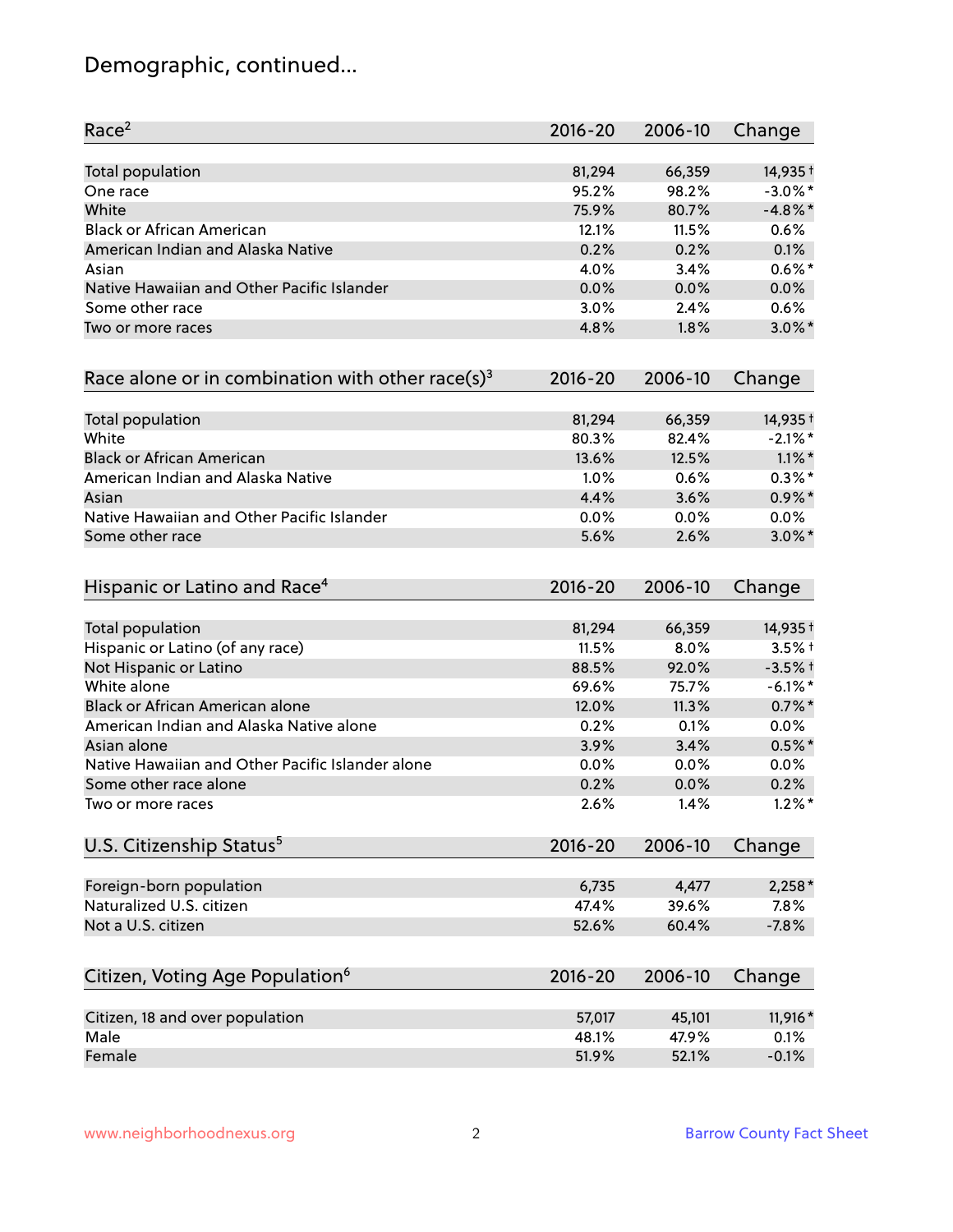#### Economic

| Income <sup>7</sup>                                 | $2016 - 20$ | 2006-10 | Change     |
|-----------------------------------------------------|-------------|---------|------------|
|                                                     |             |         |            |
| All households                                      | 27,268      | 23,045  | $4,223*$   |
| Less than \$10,000                                  | 4.9%        | 7.2%    | $-2.3\%$ * |
| \$10,000 to \$14,999                                | 3.7%        | 6.3%    | $-2.7\%$ * |
| \$15,000 to \$24,999                                | 7.7%        | 9.5%    | $-1.9%$    |
| \$25,000 to \$34,999                                | 9.2%        | 11.3%   | $-2.1%$    |
| \$35,000 to \$49,999                                | 13.3%       | 16.9%   | $-3.7\%$ * |
| \$50,000 to \$74,999                                | 20.6%       | 21.8%   | $-1.2%$    |
| \$75,000 to \$99,999                                | 15.9%       | 14.4%   | 1.4%       |
| \$100,000 to \$149,999                              | 17.4%       | 8.6%    | 8.8%*      |
| \$150,000 to \$199,999                              | 4.3%        | 2.5%    | $1.8\%$ *  |
| \$200,000 or more                                   | 3.1%        | 1.4%    | $1.7\%$ *  |
| Median household income (dollars)                   | 62,990      | 48,958  | 14,032*    |
| Mean household income (dollars)                     | 73,827      | 58,538  | 15,289*    |
| With earnings                                       | 80.7%       | 82.0%   | $-1.2%$    |
| Mean earnings (dollars)                             | 74,253      | 60,276  | 13,977*    |
| <b>With Social Security</b>                         | 31.3%       | 25.7%   | $5.6\%$ *  |
| Mean Social Security income (dollars)               | 20,265      | 14,361  | 5,904*     |
| With retirement income                              | 19.0%       | 13.2%   | $5.8\%$ *  |
| Mean retirement income (dollars)                    | 23,156      | 19,751  | 3,405      |
| With Supplemental Security Income                   | 4.3%        | 5.8%    | $-1.6%$    |
| Mean Supplemental Security Income (dollars)         | 10,991      | 7,436   | $3,555*$   |
| With cash public assistance income                  | 1.8%        | 1.9%    | $-0.1%$    |
| Mean cash public assistance income (dollars)        | 3,192       | 2,207   | 984        |
| With Food Stamp/SNAP benefits in the past 12 months | 11.9%       | 13.4%   | $-1.5%$    |
|                                                     |             |         |            |
| Families                                            | 20,634      | 17,215  | $3,419*$   |
| Less than \$10,000                                  | 4.7%        | 4.2%    | 0.5%       |
| \$10,000 to \$14,999                                | 2.0%        | 3.4%    | $-1.4\%$ * |
| \$15,000 to \$24,999                                | 5.9%        | 8.5%    | $-2.6\%$ * |
| \$25,000 to \$34,999                                | 7.2%        | 9.8%    | $-2.6\%$ * |
| \$35,000 to \$49,999                                | 11.6%       | 17.9%   | $-6.3\%$ * |
| \$50,000 to \$74,999                                | 21.1%       | 23.7%   | $-2.6%$    |
| \$75,000 to \$99,999                                | 17.9%       | 17.1%   | 0.8%       |
| \$100,000 to \$149,999                              | 20.7%       | 10.4%   | 10.3%*     |
| \$150,000 to \$199,999                              | 5.3%        | 3.1%    | $2.2\%$ *  |
| \$200,000 or more                                   | 3.6%        | 1.8%    | $1.8\%$ *  |
| Median family income (dollars)                      | 71,965      | 55,415  | 16,550*    |
| Mean family income (dollars)                        | 81,502      | 65,780  | 15,722*    |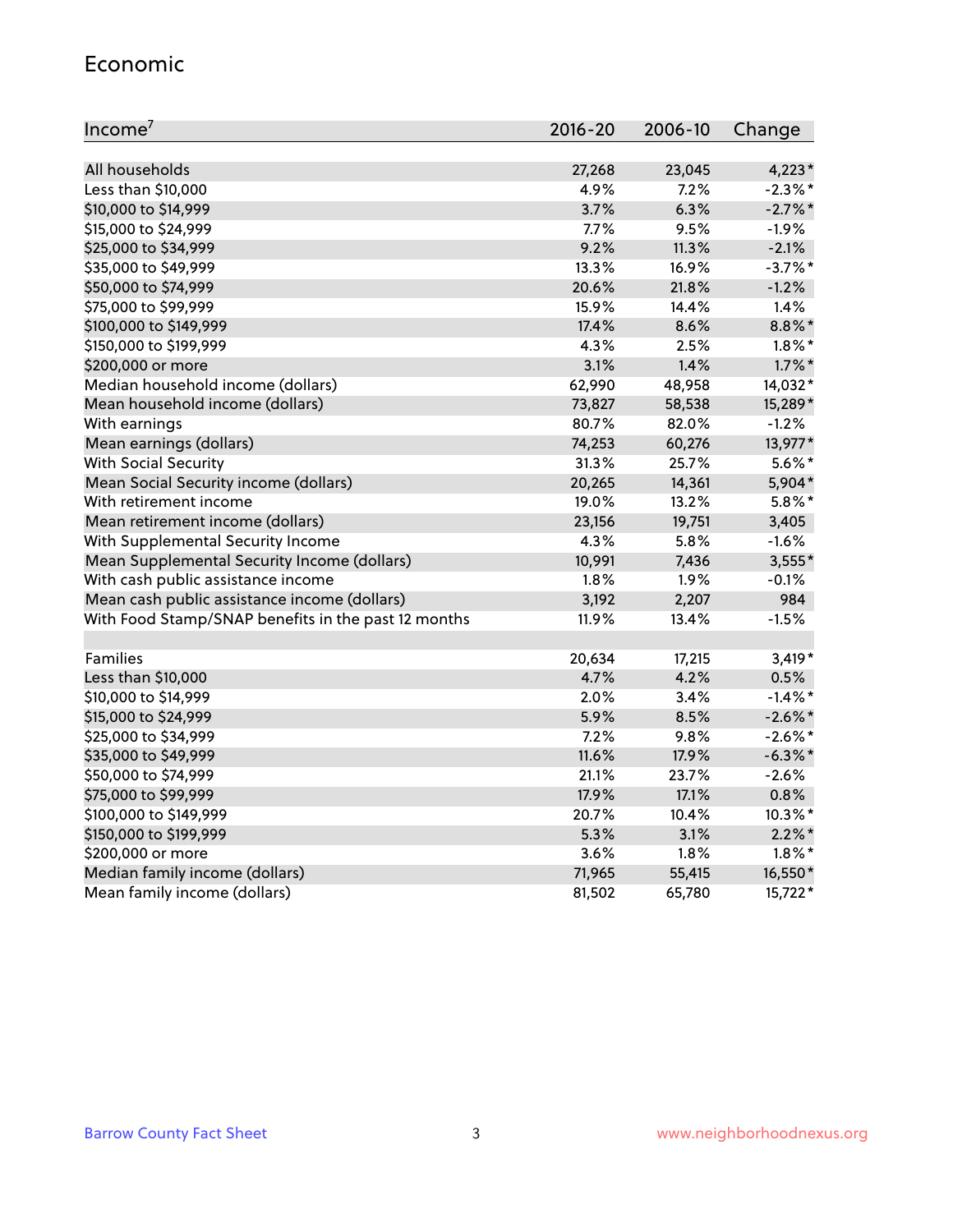## Economic, continued...

| Income, continued <sup>8</sup>                                        | $2016 - 20$ | 2006-10 | Change     |
|-----------------------------------------------------------------------|-------------|---------|------------|
|                                                                       |             |         |            |
| Nonfamily households                                                  | 6,634       | 5,830   | 804*       |
| Median nonfamily income (dollars)                                     | 37,105      | 27,086  | 10,019*    |
| Mean nonfamily income (dollars)                                       | 44,884      | 32,857  | 12,028*    |
| Median earnings for workers (dollars)                                 | 33,215      | 29,855  | 3,360*     |
| Median earnings for male full-time, year-round workers<br>(dollars)   | 47,095      | 42,869  | 4,226*     |
| Median earnings for female full-time, year-round workers<br>(dollars) | 39,657      | 33,175  | $6,482*$   |
| Per capita income (dollars)                                           | 25,849      | 20,882  | 4,967*     |
|                                                                       |             |         |            |
| Families and People Below Poverty Level <sup>9</sup>                  | $2016 - 20$ | 2006-10 | Change     |
| <b>All families</b>                                                   | 10.6%       | 9.4%    | 1.1%       |
| With related children under 18 years                                  | 14.8%       | 13.2%   | 1.6%       |
| With related children under 5 years only                              | 10.2%       | 8.4%    | 1.8%       |
| Married couple families                                               | 4.8%        | 5.0%    | $-0.2%$    |
| With related children under 18 years                                  | 5.6%        | 6.8%    | $-1.2%$    |
| With related children under 5 years only                              | 10.6%       | 2.0%    | $8.6\%$ *  |
| Families with female householder, no husband present                  | 34.1%       | 28.5%   | 5.6%       |
| With related children under 18 years                                  | 44.5%       | 35.5%   | 9.0%       |
| With related children under 5 years only                              | 13.9%       | 41.5%   | $-27.6%$   |
|                                                                       |             |         |            |
| All people                                                            | 11.2%       | 12.6%   | $-1.4%$    |
| Under 18 years                                                        | 15.7%       | 16.0%   | $-0.3%$    |
| Related children under 18 years                                       | 15.6%       | 15.6%   | 0.0%       |
| Related children under 5 years                                        | 12.4%       | 16.0%   | $-3.6%$    |
| Related children 5 to 17 years                                        | 16.7%       | 15.4%   | 1.4%       |
| 18 years and over                                                     | 9.6%        | 11.2%   | $-1.6%$    |
| 18 to 64 years                                                        | 10.3%       | 10.8%   | $-0.6%$    |
| 65 years and over                                                     | 6.5%        | 14.2%   | $-7.7\%$ * |
| People in families                                                    | 10.3%       | 10.6%   | $-0.3%$    |
| Unrelated individuals 15 years and over                               | 18.2%       | 25.7%   | $-7.5%$ *  |
|                                                                       |             |         |            |
| Non-Hispanic white people                                             | 9.2%        | 10.4%   | $-1.2%$    |
| Black or African-American people                                      | 20.2%       | 23.9%   | $-3.7%$    |
| Asian people                                                          | 9.2%        | 9.9%    | $-0.7%$    |
| Hispanic or Latino people                                             | 14.7%       | 17.0%   | $-2.3%$    |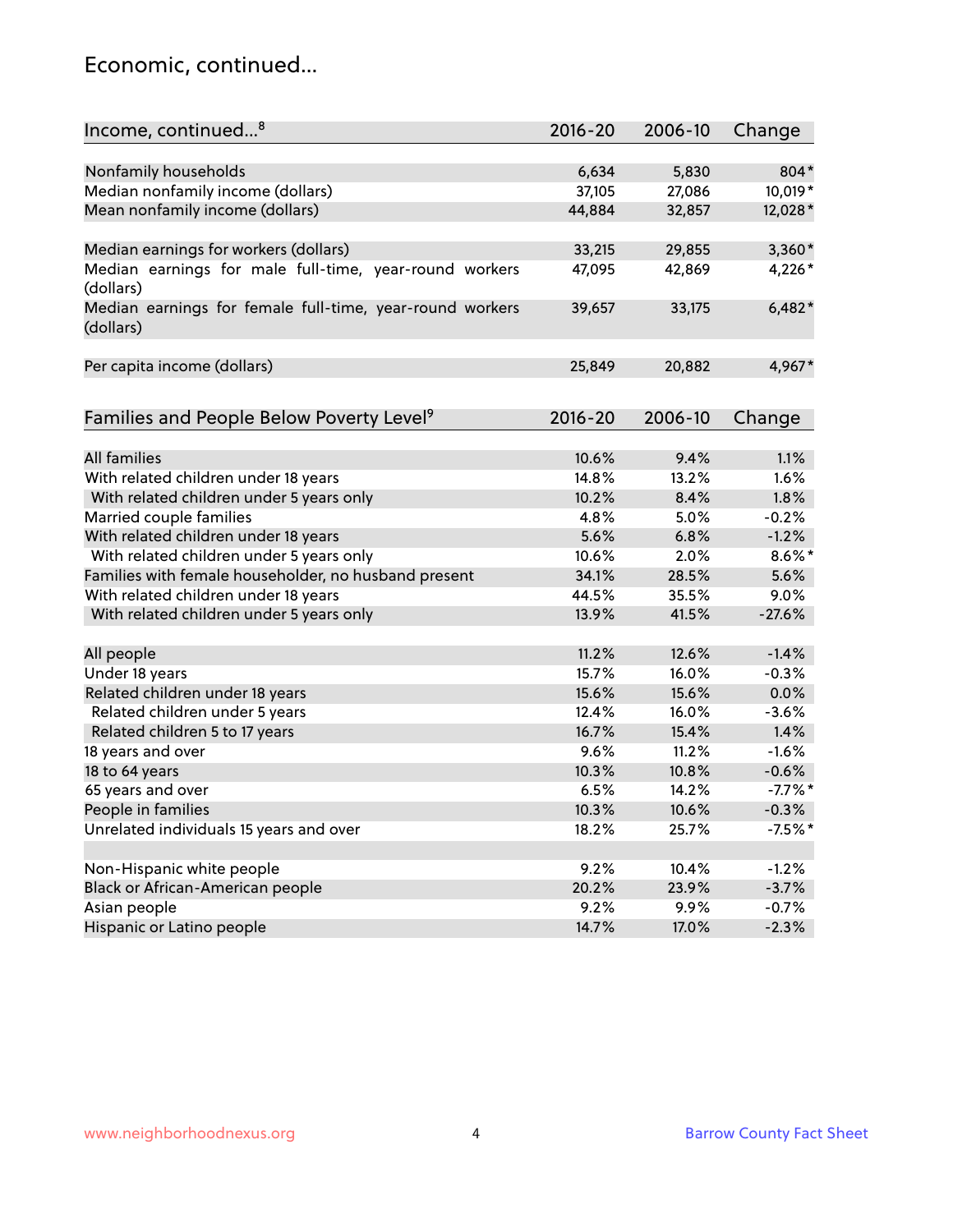# Employment

| Employment Status <sup>10</sup>                                                               | 2010        | 2020    | Change    |
|-----------------------------------------------------------------------------------------------|-------------|---------|-----------|
| In Labor Force                                                                                | 40,112      | 34,670  | 34,670    |
| <b>Unemployment Rate</b>                                                                      | 5.1%        | 10.8%   | $-5.7%$   |
| Industry <sup>11</sup>                                                                        | $2016 - 20$ | 2006-10 | Change    |
| Civilian employed population 16 years and over                                                | 39,491      | 30,125  | 9,366*    |
| Agriculture, forestry, fishing and hunting, and mining                                        | 0.9%        | 0.4%    | $0.4\%$ * |
| Construction                                                                                  | 8.9%        | 9.5%    | $-0.6%$   |
| Manufacturing                                                                                 | 12.8%       | 13.6%   | $-0.8%$   |
| Wholesale trade                                                                               | 4.3%        | 5.7%    | $-1.4%$   |
| Retail trade                                                                                  | 13.0%       | 14.0%   | $-1.0%$   |
| Transportation and warehousing, and utilities                                                 | 6.2%        | 4.8%    | 1.3%      |
| Information                                                                                   | 1.6%        | 2.4%    | $-0.8%$   |
| Finance and insurance, and real estate and rental and leasing                                 | 4.5%        | 5.6%    | $-1.1%$   |
| Professional, scientific, and management, and administrative<br>and waste management services | 10.9%       | 8.6%    | $2.3\%$ * |
| Educational services, and health care and social assistance                                   | 18.9%       | 16.2%   | $2.6\%$ * |
| Arts, entertainment, and recreation, and accommodation and<br>food services                   | 7.6%        | 9.7%    | $-2.1%$   |
| Other services, except public administration                                                  | 6.6%        | 4.9%    | $1.8\%$ * |
| <b>Public administration</b>                                                                  | 3.7%        | 4.3%    | $-0.6%$   |
| Occupation <sup>12</sup>                                                                      | $2016 - 20$ | 2006-10 | Change    |
| Civilian employed population 16 years and over                                                | 39,491      | 30,125  | 9,366*    |
| Management, business, science, and arts occupations                                           | 32.1%       | 26.9%   | $5.3\%$ * |
| Service occupations                                                                           | 15.0%       | 16.7%   | $-1.7%$   |
| Sales and office occupations                                                                  | 23.6%       | 28.2%   | $-4.7%$ * |
| Natural<br>resources,<br>construction,<br>and<br>maintenance<br>occupations                   | 11.6%       | 12.8%   | $-1.2%$   |
| Production, transportation, and material moving occupations                                   | 17.8%       | 15.4%   | $2.3\%$ * |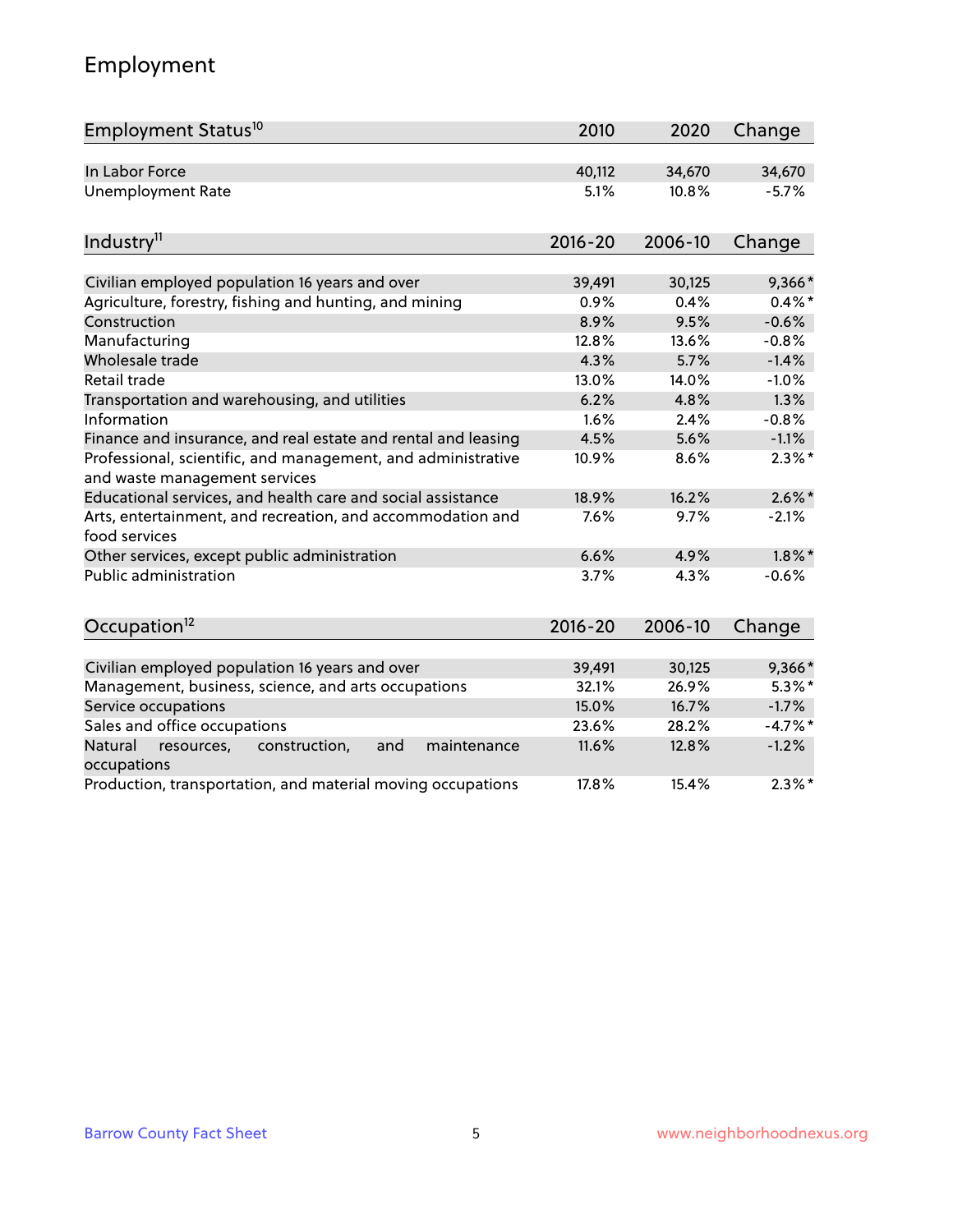# Employment, continued...

| Class of Worker <sup>13</sup>                          | $2016 - 20$ | 2006-10 | Change  |
|--------------------------------------------------------|-------------|---------|---------|
| Civilian employed population 16 years and over         | 39,491      | 30,125  | 9,366*  |
| Private wage and salary workers                        | 81.3%       | 79.8%   | 1.5%    |
| Government workers                                     | 13.1%       | 13.9%   | $-0.8%$ |
| Self-employed in own not incorporated business workers | 5.5%        | 6.2%    | $-0.6%$ |
| <b>Unpaid family workers</b>                           | 0.1%        | 0.2%    | $-0.1%$ |
|                                                        |             |         |         |
| Job Flows <sup>14</sup>                                | 2019        | 2010    | Change  |
| Total Jobs in county                                   | 19,773      | 15,319  | 4,454   |
| Held by residents of county                            | 28.9%       | 34.8%   | $-5.9%$ |
| Held by non-residents of county                        | 71.1%       | 65.2%   | 5.9%    |
|                                                        |             |         |         |
| Jobs by Industry Sector <sup>15</sup>                  | 2019        | 2010    | Change  |
| Total Jobs in county                                   | 19,773      | 15,319  | 4,454   |
| Goods Producing sectors                                | 22.0%       | 20.7%   | 1.4%    |
| Trade, Transportation, and Utilities sectors           | 29.7%       | 25.2%   | 4.4%    |
| All Other Services sectors                             | 48.3%       | 54.1%   | $-5.8%$ |
|                                                        |             |         |         |
| Total Jobs in county held by county residents          | 5,715       | 5,332   | 383     |
| <b>Goods Producing sectors</b>                         | 20.7%       | 20.2%   | 0.5%    |
| Trade, Transportation, and Utilities sectors           | 22.7%       | 17.6%   | 5.2%    |
| All Other Services sectors                             | 56.6%       | 62.2%   | $-5.7%$ |
| Jobs by Earnings <sup>16</sup>                         | 2019        | 2010    | Change  |
|                                                        |             |         |         |
| Total Jobs in county                                   | 19,773      | 15,319  | 4,454   |
| Jobs with earnings \$1250/month or less                | 24.1%       | 28.8%   | $-4.8%$ |
| Jobs with earnings \$1251/month to \$3333/month        | 38.7%       | 43.3%   | $-4.6%$ |
| Jobs with earnings greater than \$3333/month           | 37.3%       | 27.9%   | 9.4%    |
| Total Jobs in county held by county residents          | 5,715       | 5,332   | 383     |
| Jobs with earnings \$1250/month or less                | 25.2%       | 33.6%   | $-8.4%$ |
| Jobs with earnings \$1251/month to \$3333/month        | 40.0%       | 40.8%   | -0.8%   |
| Jobs with earnings greater than \$3333/month           | 34.8%       | 25.6%   | 9.2%    |
|                                                        |             |         |         |
| Jobs by Age of Worker <sup>17</sup>                    | 2019        | 2010    | Change  |
| Total Jobs in county                                   | 19,773      | 15,319  | 4,454   |
| Jobs with workers age 29 or younger                    | 24.6%       | 24.3%   | 0.3%    |
| Jobs with workers age 30 to 54                         | 53.8%       | 59.0%   | $-5.1%$ |
| Jobs with workers age 55 or older                      | 21.5%       | 16.7%   | 4.8%    |
|                                                        |             |         |         |
| Total Jobs in county held by county residents          | 5,715       | 5,332   | 383     |
| Jobs with workers age 29 or younger                    | 23.5%       | 21.5%   | 2.0%    |
| Jobs with workers age 30 to 54                         | 54.0%       | 59.8%   | $-5.8%$ |
| Jobs with workers age 55 or older                      | 22.5%       | 18.7%   | 3.9%    |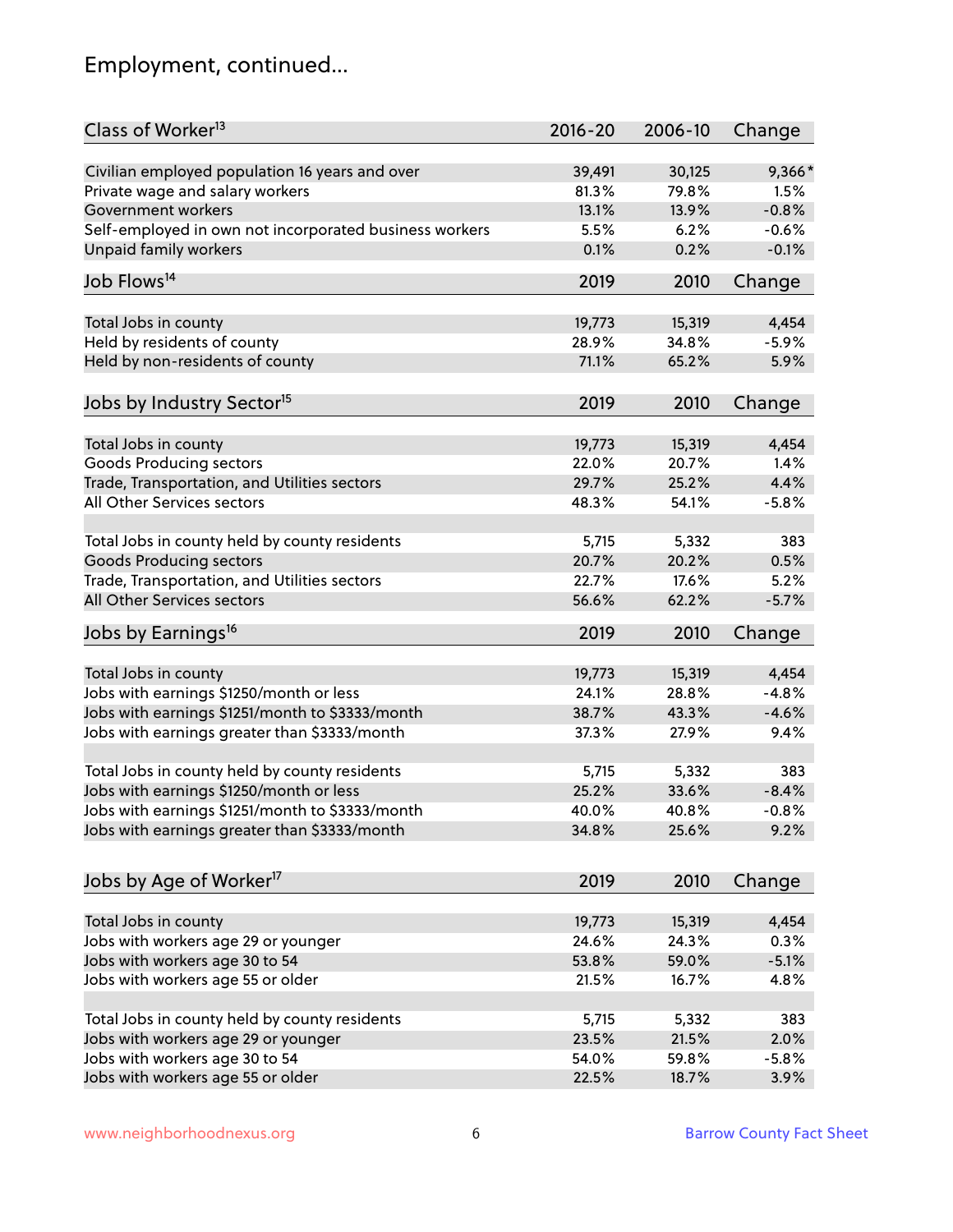#### Education

| Early Learning <sup>18</sup>                        |             |         | 2022       |
|-----------------------------------------------------|-------------|---------|------------|
| Licensed Capacity of Early Learning Centers         |             |         | 1,842      |
| Licenced capacity per 1,000 children ages 0-4       |             |         | 330.0      |
| School Enrollment <sup>19</sup>                     | 2022        | 2010    | Change     |
|                                                     |             |         |            |
| <b>Enrolled in Public School</b>                    | 14,355      | 12,534  | 1,821      |
| White                                               | 52.1%       | 63.0%   | $-10.8%$   |
| <b>Black or African-American</b>                    | 14.0%       | 13.1%   | 0.8%       |
| Asian                                               | 4.6%        | 5.3%    | $-0.8%$    |
| Native American                                     | 0.1%        | 0.4%    | $-0.3%$    |
| Pacific Islander                                    | 0.0%        | 0.0%    | 0.0%       |
| <b>Biracial or Multi-Racial</b>                     | 5.9%        | 4.6%    | 1.4%       |
| Hispanic or Latino                                  | 23.3%       | 13.5%   | 9.8%       |
| Georgia Milestones: 3rd Grade Reading <sup>20</sup> |             |         | 2019       |
|                                                     |             |         |            |
| Number of Students Tested                           |             |         | 979        |
| Proficient or Distinguished                         |             |         | 41.4%      |
| Georgia Milestones: 8th Grade Math <sup>21</sup>    |             |         | 2019       |
| Number of Students Tested                           |             |         | 1,092      |
| Proficient or Distinguished                         |             |         | 43.6%      |
|                                                     |             |         |            |
| Graduation Rates <sup>22</sup>                      | 2021        | 2012    | Change     |
| Cohort                                              | 895         | 880     | 15         |
| <b>High School Graduation Rate</b>                  | 90.9%       | 68.0%   | 23.0%      |
|                                                     |             |         |            |
| Educational Attainment <sup>23</sup>                | $2016 - 20$ | 2006-10 | Change     |
| Population 25 years and over                        | 53,636      | 41,744  | 11,892*    |
| Less than 9th grade                                 | 5.0%        | 7.0%    | $-2.1\%$ * |
| 9th to 12th grade, no diploma                       | 8.5%        | 14.1%   | $-5.6\%$ * |
| High school graduate (includes equivalency)         | 34.2%       | 33.7%   | 0.5%       |
| Some college, no degree                             | 23.9%       | 22.6%   | 1.3%       |
| Associate's degree                                  | 8.2%        | 7.6%    | 0.6%       |
| Bachelor's degree                                   | 12.4%       | 10.1%   | $2.4\%$ *  |
| Graduate or professional degree                     | 7.8%        | 4.9%    | $2.9\%*$   |
|                                                     |             |         |            |
| Percent high school graduate or higher              | 86.5%       | 78.9%   | $7.6\%$ *  |
| Percent bachelor's degree or higher                 | 20.2%       | 14.9%   | $5.3\%$ *  |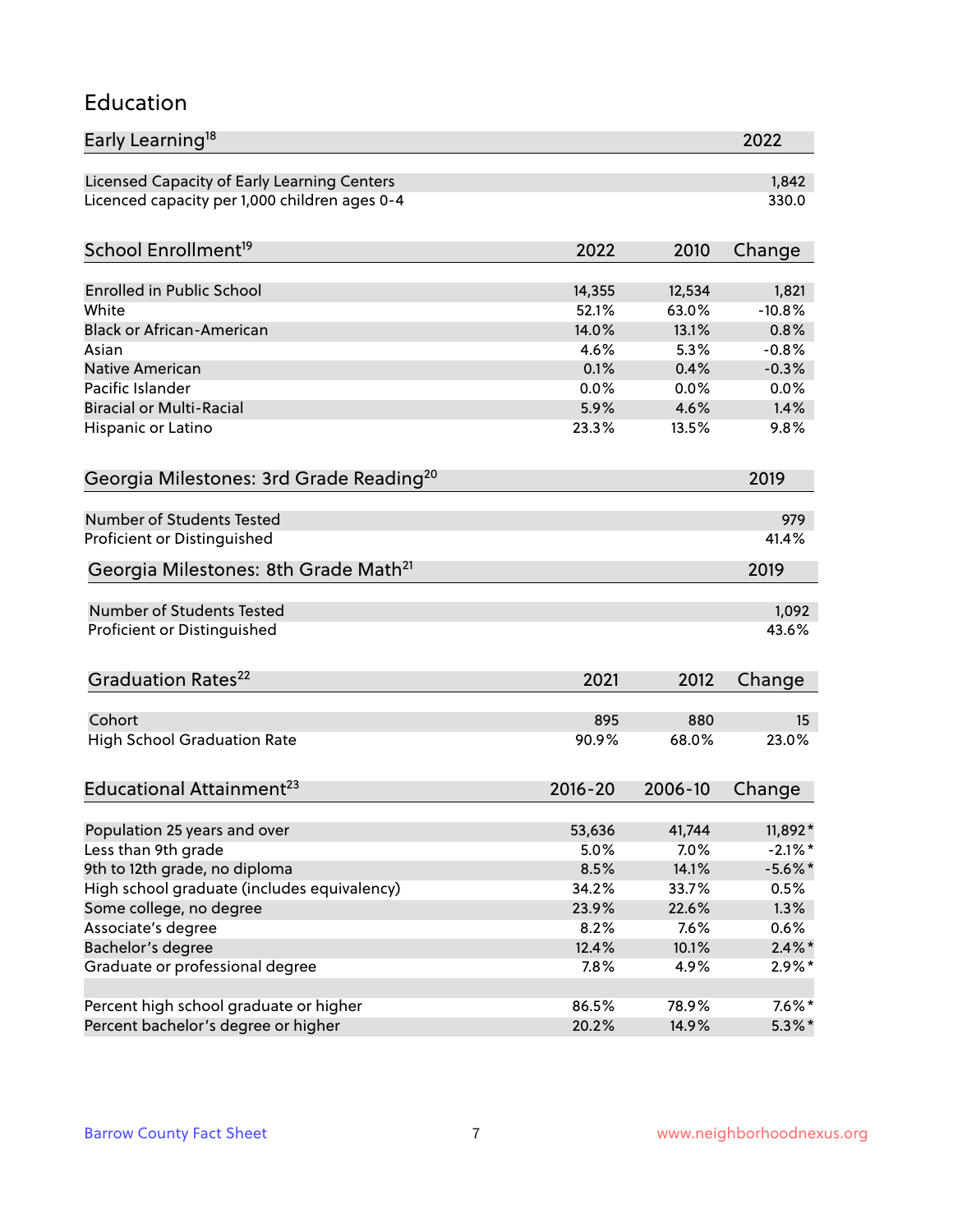## Housing

| Households by Type <sup>24</sup>                     | 2016-20     | 2006-10 | Change     |
|------------------------------------------------------|-------------|---------|------------|
|                                                      |             |         |            |
| <b>Total households</b>                              | 27,268      | 23,045  | $4,223*$   |
| Family households (families)                         | 75.7%       | 74.7%   | 1.0%       |
| With own children under 18 years                     | 36.4%       | 38.8%   | $-2.3%$    |
| Married-couple family                                | 57.4%       | 56.5%   | 0.9%       |
| With own children of the householder under 18 years  | 26.3%       | 29.3%   | $-3.0%$    |
| Male householder, no wife present, family            | 5.5%        | 6.3%    | $-0.8%$    |
| With own children of the householder under 18 years  | 2.8%        | 3.3%    | $-0.4%$    |
| Female householder, no husband present, family       | 12.7%       | 11.9%   | 0.9%       |
| With own children of the householder under 18 years  | 7.3%        | 6.2%    | 1.1%       |
| Nonfamily households                                 | 24.3%       | 25.3%   | $-1.0%$    |
| Householder living alone                             | 20.5%       | 21.2%   | $-0.7%$    |
| 65 years and over                                    | 9.0%        | 7.5%    | 1.5%       |
|                                                      |             |         |            |
| Households with one or more people under 18 years    | 40.4%       | 43.9%   | $-3.4\%$ * |
| Households with one or more people 65 years and over | 25.7%       | 19.2%   | $6.4\%$ *  |
|                                                      |             |         |            |
| Average household size                               | 2.97        | 2.87    | $0.11*$    |
| Average family size                                  | 3.46        | 3.33    | 0.13       |
| Housing Occupancy <sup>25</sup>                      | 2016-20     | 2006-10 | Change     |
|                                                      |             |         |            |
| Total housing units                                  | 29,036      | 25,796  | $3,240*$   |
| Occupied housing units                               | 93.9%       | 89.3%   | 4.6%*      |
| Vacant housing units                                 | 6.1%        | 10.7%   | $-4.6\%$ * |
| Homeowner vacancy rate                               | 1.7         | 3.6     | $-1.9*$    |
| Rental vacancy rate                                  | 4.6         | 10.9    | $-6.3*$    |
|                                                      |             |         |            |
| Units in Structure <sup>26</sup>                     | $2016 - 20$ | 2006-10 | Change     |
| Total housing units                                  | 29,036      | 25,796  | $3,240*$   |
| 1-unit, detached                                     | 83.3%       | 80.2%   | $3.1\%$ *  |
| 1-unit, attached                                     | 1.8%        | 1.6%    | 0.2%       |
| 2 units                                              | 2.7%        | 3.7%    | $-1.0%$    |
| 3 or 4 units                                         | 2.0%        | 1.0%    | $1.0\%$ *  |
| 5 to 9 units                                         | 1.5%        | 1.5%    | 0.0%       |
| 10 to 19 units                                       | 0.7%        | 0.4%    | 0.4%       |
| 20 or more units                                     | 0.7%        | 0.4%    | 0.3%       |
|                                                      |             |         |            |
| Mobile home                                          | 7.2%        | 11.2%   | $-4.0\%$ * |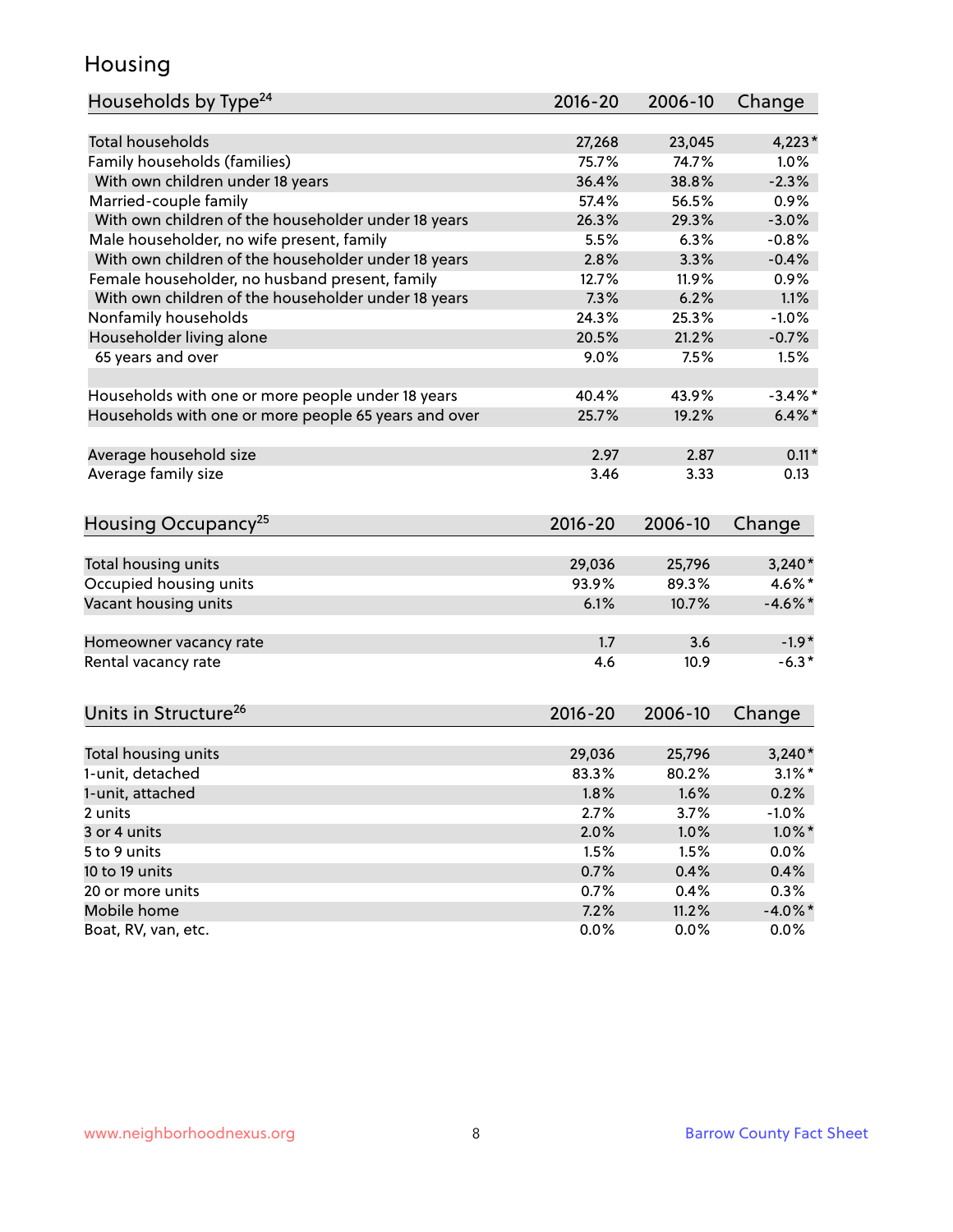# Housing, Continued...

| Year Structure Built <sup>27</sup>             | 2016-20     | 2006-10 | Change     |
|------------------------------------------------|-------------|---------|------------|
| Total housing units                            | 29,036      | 25,796  | $3,240*$   |
| Built 2014 or later                            | 6.1%        | (X)     | (X)        |
| Built 2010 to 2013                             | 2.4%        | (X)     | (X)        |
| Built 2000 to 2009                             | 36.4%       | 27.0%   | $9.4\%$ *  |
| Built 1990 to 1999                             | 21.6%       | 26.7%   | $-5.1\%$ * |
| Built 1980 to 1989                             | 13.7%       | 20.2%   | $-6.5%$ *  |
| Built 1970 to 1979                             | 7.7%        | 10.6%   | $-2.9\%$ * |
| Built 1960 to 1969                             | 4.8%        | 4.8%    | 0.0%       |
| Built 1950 to 1959                             | 2.9%        | 4.4%    | $-1.5%$ *  |
| Built 1940 to 1949                             | 1.6%        | 1.6%    | 0.0%       |
| Built 1939 or earlier                          | 2.9%        | 4.8%    | $-1.9%$ *  |
| Housing Tenure <sup>28</sup>                   | $2016 - 20$ | 2006-10 | Change     |
| Occupied housing units                         | 27,268      | 23,045  | $4,223*$   |
| Owner-occupied                                 | 76.7%       | 76.7%   | $0.0\%$    |
| Renter-occupied                                | 23.3%       | 23.3%   | $-0.0%$    |
| Average household size of owner-occupied unit  | 2.96        | 2.89    | 0.07       |
| Average household size of renter-occupied unit | 3.02        | 2.78    | $0.24*$    |
| Residence 1 Year Ago <sup>29</sup>             | 2016-20     | 2006-10 | Change     |
| Population 1 year and over                     | 80,473      | 65,105  | 15,368*    |
| Same house                                     | 88.0%       | 85.6%   | 2.4%       |
| Different house in the U.S.                    | 11.6%       | 14.2%   | $-2.6%$    |
| Same county                                    | 4.0%        | 6.6%    | $-2.6%$ *  |
| Different county                               | 7.7%        | 7.6%    | $0.0\%$    |
| Same state                                     | 5.7%        | 5.5%    | 0.2%       |
| Different state                                | 1.9%        | 2.2%    | $-0.2%$    |
| Abroad                                         | 0.4%        | 0.2%    | 0.2%       |
| Value of Housing Unit <sup>30</sup>            | $2016 - 20$ | 2006-10 | Change     |
| Owner-occupied units                           | 20,915      | 17,669  | $3,246*$   |
| Less than \$50,000                             | 3.1%        | 4.2%    | $-1.1%$    |
| \$50,000 to \$99,999                           | 8.3%        | 12.3%   | $-4.0\%$ * |
| \$100,000 to \$149,999                         | 22.2%       | 44.5%   | $-22.2%$ * |
| \$150,000 to \$199,999                         | 34.1%       | 19.6%   | 14.5%*     |
| \$200,000 to \$299,999                         | 21.4%       | 10.3%   | $11.1\%$ * |
| \$300,000 to \$499,999                         | 7.3%        | 6.1%    | 1.2%       |
| \$500,000 to \$999,999                         | 3.2%        | 2.2%    | 1.0%       |
| \$1,000,000 or more                            | 0.4%        | 0.8%    | $-0.4%$    |
| Median (dollars)                               | 169,900     | 138,900 | 31,000*    |
| Mortgage Status <sup>31</sup>                  | $2016 - 20$ | 2006-10 | Change     |
| Owner-occupied units                           | 20,915      | 17,669  | $3,246*$   |
| Housing units with a mortgage                  | 71.3%       | 77.8%   | $-6.5%$ *  |
| Housing units without a mortgage               | 28.7%       | 22.2%   | $6.5%$ *   |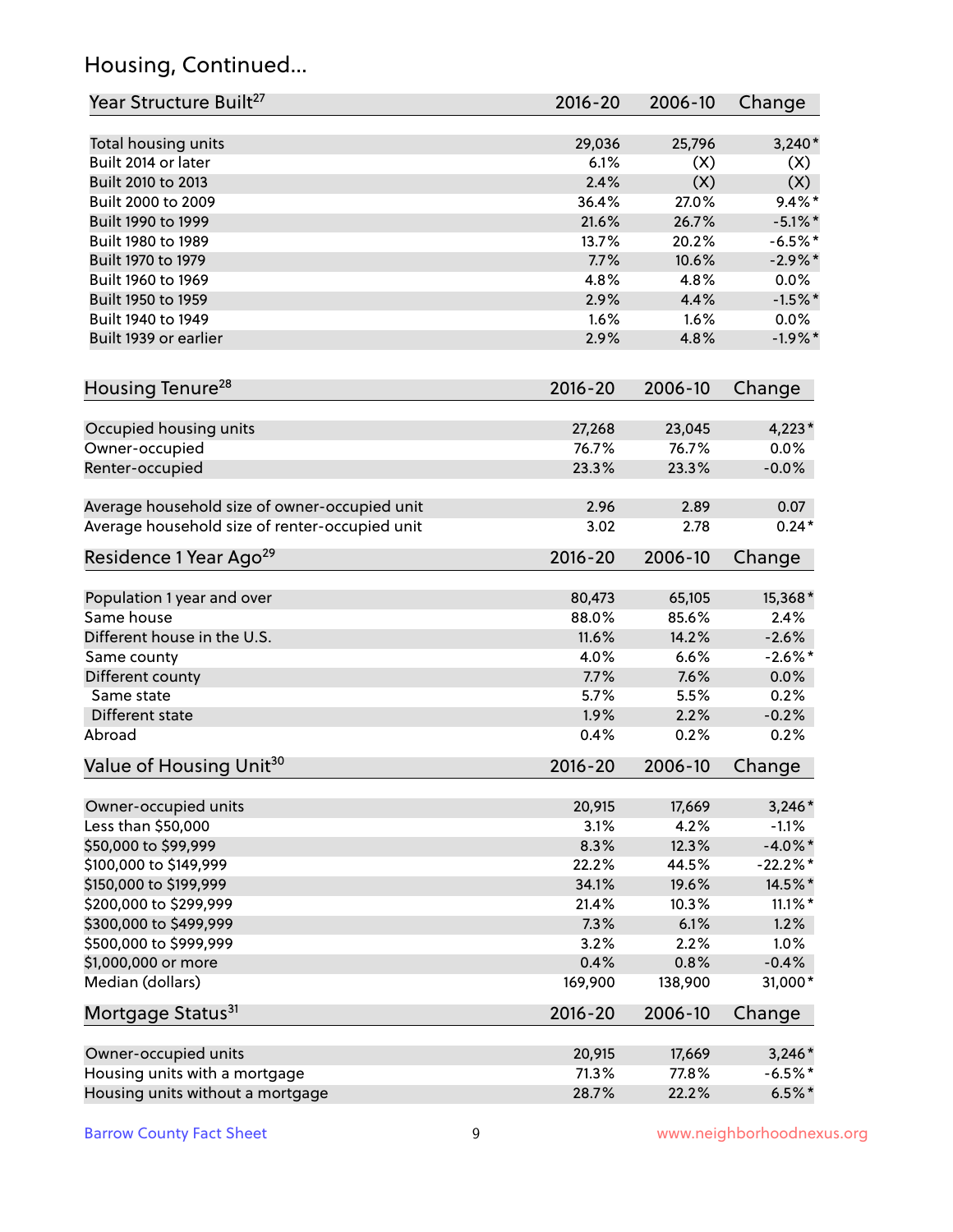# Housing, Continued...

| Selected Monthly Owner Costs <sup>32</sup>                                            | 2016-20     | 2006-10 | Change     |
|---------------------------------------------------------------------------------------|-------------|---------|------------|
| Housing units with a mortgage                                                         | 14,903      | 13,739  | $1,164*$   |
| Less than \$300                                                                       | 0.0%        | 1.1%    | $-1.1%$    |
| \$300 to \$499                                                                        | 0.5%        | 3.2%    | $-2.8\%$ * |
| \$500 to \$999                                                                        | 22.1%       | 22.0%   | 0.1%       |
| \$1,000 to \$1,499                                                                    | 50.6%       | 50.8%   | $-0.2%$    |
| \$1,500 to \$1,999                                                                    | 17.3%       | 14.7%   | 2.6%       |
| \$2,000 to \$2,999                                                                    | 8.1%        | 6.6%    | 1.5%       |
| \$3,000 or more                                                                       | 1.5%        | 1.7%    | $-0.2%$    |
| Median (dollars)                                                                      | 1,249       | 1,223   | 26         |
| Housing units without a mortgage                                                      | 6,012       | 3,930   | 2,082*     |
| Less than \$150                                                                       | 1.7%        | 3.0%    | $-1.3%$    |
| \$150 to \$249                                                                        | 14.6%       | 22.4%   | $-7.9%$    |
| \$250 to \$349                                                                        | 19.4%       | 24.1%   | $-4.6%$    |
| \$350 to \$499                                                                        | 32.7%       | 32.0%   | 0.7%       |
| \$500 to \$699                                                                        | 22.9%       | 9.8%    | 13.1%*     |
| \$700 or more                                                                         | 8.8%        | 8.8%    | 0.0%       |
| Median (dollars)                                                                      | 416         | 352     | $64*$      |
| Selected Monthly Owner Costs as a Percentage of<br>Household Income <sup>33</sup>     | $2016 - 20$ | 2006-10 | Change     |
| Housing units with a mortgage (excluding units where<br>SMOCAPI cannot be computed)   | 14,794      | 13,684  | 1,110      |
| Less than 20.0 percent                                                                | 48.5%       | 34.6%   | 13.8%*     |
| 20.0 to 24.9 percent                                                                  | 16.1%       | 16.5%   | $-0.4%$    |
| 25.0 to 29.9 percent                                                                  | 9.4%        | 14.4%   | $-5.0\%$ * |
| 30.0 to 34.9 percent                                                                  | 6.9%        | 8.8%    | $-2.0%$    |
| 35.0 percent or more                                                                  | 19.1%       | 25.6%   | $-6.5%$ *  |
| Not computed                                                                          | 109         | 55      | 54         |
| Housing unit without a mortgage (excluding units where<br>SMOCAPI cannot be computed) | 5,900       | 3,910   | 1,990*     |
| Less than 10.0 percent                                                                | 53.6%       | 40.1%   | 13.6%*     |
| 10.0 to 14.9 percent                                                                  | 18.7%       | 21.9%   | $-3.2%$    |
| 15.0 to 19.9 percent                                                                  | 8.5%        | 11.0%   | $-2.5%$    |
| 20.0 to 24.9 percent                                                                  | 5.7%        | 6.9%    | $-1.3%$    |
| 25.0 to 29.9 percent                                                                  | 3.4%        | 4.6%    | $-1.1%$    |
| 30.0 to 34.9 percent                                                                  | 2.9%        | 3.2%    | $-0.4%$    |
| 35.0 percent or more                                                                  | 7.1%        | 12.3%   | $-5.2%$ *  |
| Not computed                                                                          | 112         | 20      | $92*$      |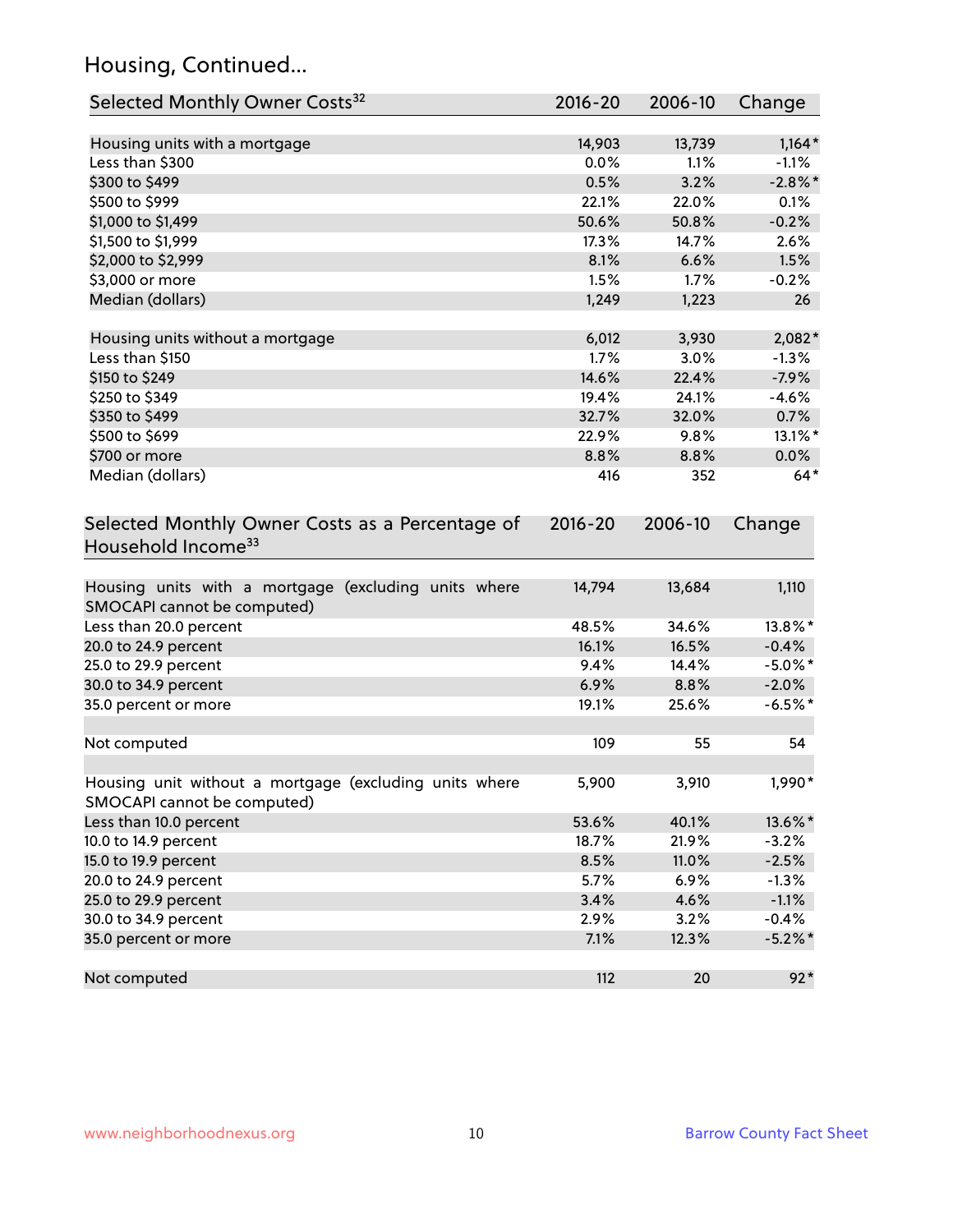# Housing, Continued...

| Gross Rent <sup>34</sup>                                                       | 2016-20     | 2006-10 | Change      |
|--------------------------------------------------------------------------------|-------------|---------|-------------|
|                                                                                |             |         |             |
| Occupied units paying rent                                                     | 6,023       | 4,906   | $1,117*$    |
| Less than \$200                                                                | 1.4%        | 2.2%    | $-0.8%$     |
| \$200 to \$499                                                                 | 4.8%        | 10.4%   | $-5.5%$ *   |
| \$500 to \$749                                                                 | 19.1%       | 34.5%   | $-15.4\%$ * |
| \$750 to \$999                                                                 | 22.4%       | 29.4%   | $-7.0%$     |
| \$1,000 to \$1,499                                                             | 40.3%       | 22.7%   | 17.6%*      |
| \$1,500 to \$1,999                                                             | 10.9%       | 0.8%    | 10.1%*      |
| \$2,000 or more                                                                | 1.0%        | 0.0%    | $1.0\%$     |
| Median (dollars)                                                               | 1,020       | 780     | $240*$      |
| No rent paid                                                                   | 330         | 470     | $-140$      |
| Gross Rent as a Percentage of Household Income <sup>35</sup>                   | $2016 - 20$ | 2006-10 | Change      |
|                                                                                |             |         |             |
| Occupied units paying rent (excluding units where GRAPI<br>cannot be computed) | 5,890       | 4,846   | $1,044*$    |
| Less than 15.0 percent                                                         | 13.9%       | 12.8%   | 1.2%        |
| 15.0 to 19.9 percent                                                           | 13.7%       | 6.4%    | $7.3\%$ *   |
| 20.0 to 24.9 percent                                                           | 13.5%       | 16.6%   | $-3.0%$     |
| 25.0 to 29.9 percent                                                           | 12.0%       | 10.2%   | 1.8%        |
| 30.0 to 34.9 percent                                                           | 8.7%        | 7.1%    | 1.7%        |
| 35.0 percent or more                                                           | 38.1%       | 47.0%   | $-9.0\%$ *  |
|                                                                                |             |         |             |
| Not computed                                                                   | 463         | 530     | $-67$       |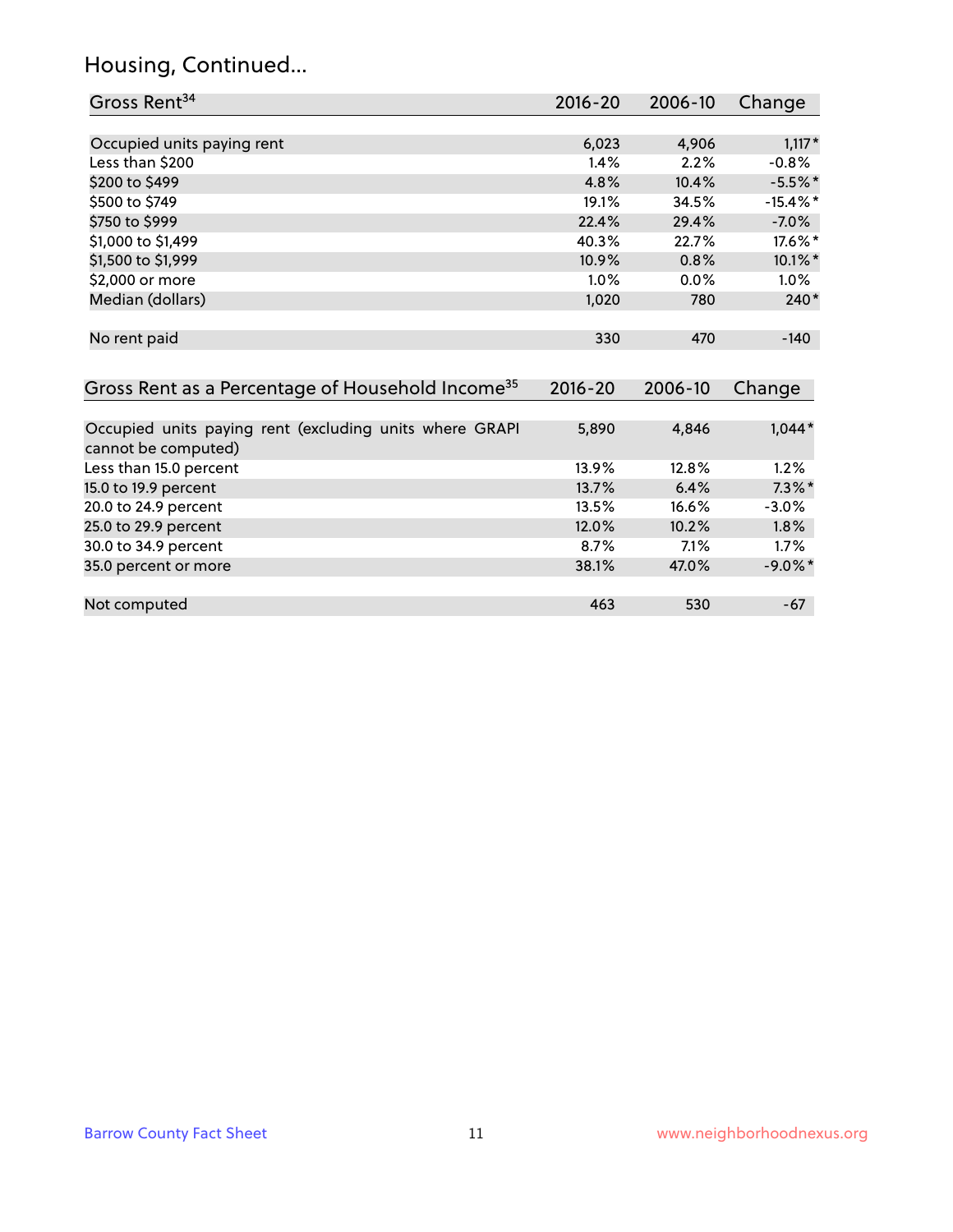# Community Involvement

| Voter Registration and Turnout <sup>36</sup> | 2020   |
|----------------------------------------------|--------|
|                                              |        |
| Active registered voters                     | 54.987 |
| Number voted in Presidential election        | 37.584 |
| Percent voted in Presidential election       | 68.4%  |

# Transportation

| Commuting to Work <sup>37</sup>           | 2016-20     | 2006-10 | Change   |
|-------------------------------------------|-------------|---------|----------|
|                                           |             |         |          |
| Workers 16 years and over                 | 38,779      | 29,504  | $9,275*$ |
| Car, truck, or van - drove alone          | 81.8%       | 82.3%   | $-0.5%$  |
| Car, truck, or van - carpooled            | 11.5%       | 12.2%   | $-0.7%$  |
| Public transportation (excluding taxicab) | 0.3%        | 0.2%    | 0.2%     |
| Walked                                    | 0.8%        | 0.6%    | 0.2%     |
| Other means                               | $0.9\%$     | $1.2\%$ | $-0.3%$  |
| Worked at home                            | 4.7%        | 3.5%    | $1.1\%$  |
|                                           |             |         |          |
| Mean travel time to work (minutes)        | 33.9        | 31.7    | $2.2*$   |
|                                           |             |         |          |
| Vehicles Available <sup>38</sup>          | $2016 - 20$ | 2006-10 | Change   |
|                                           |             |         |          |
| Occupied housing units                    | 27,268      | 23,045  | $4,223*$ |
| No vehicles available                     | 3.6%        | 4.1%    | $-0.6%$  |
| 1 vehicle available                       | 26.0%       | 25.8%   | 0.2%     |
| 2 vehicles available                      | 40.9%       | 41.3%   | $-0.3%$  |
| 3 or more vehicles available              | 29.5%       | 28.8%   | $0.7\%$  |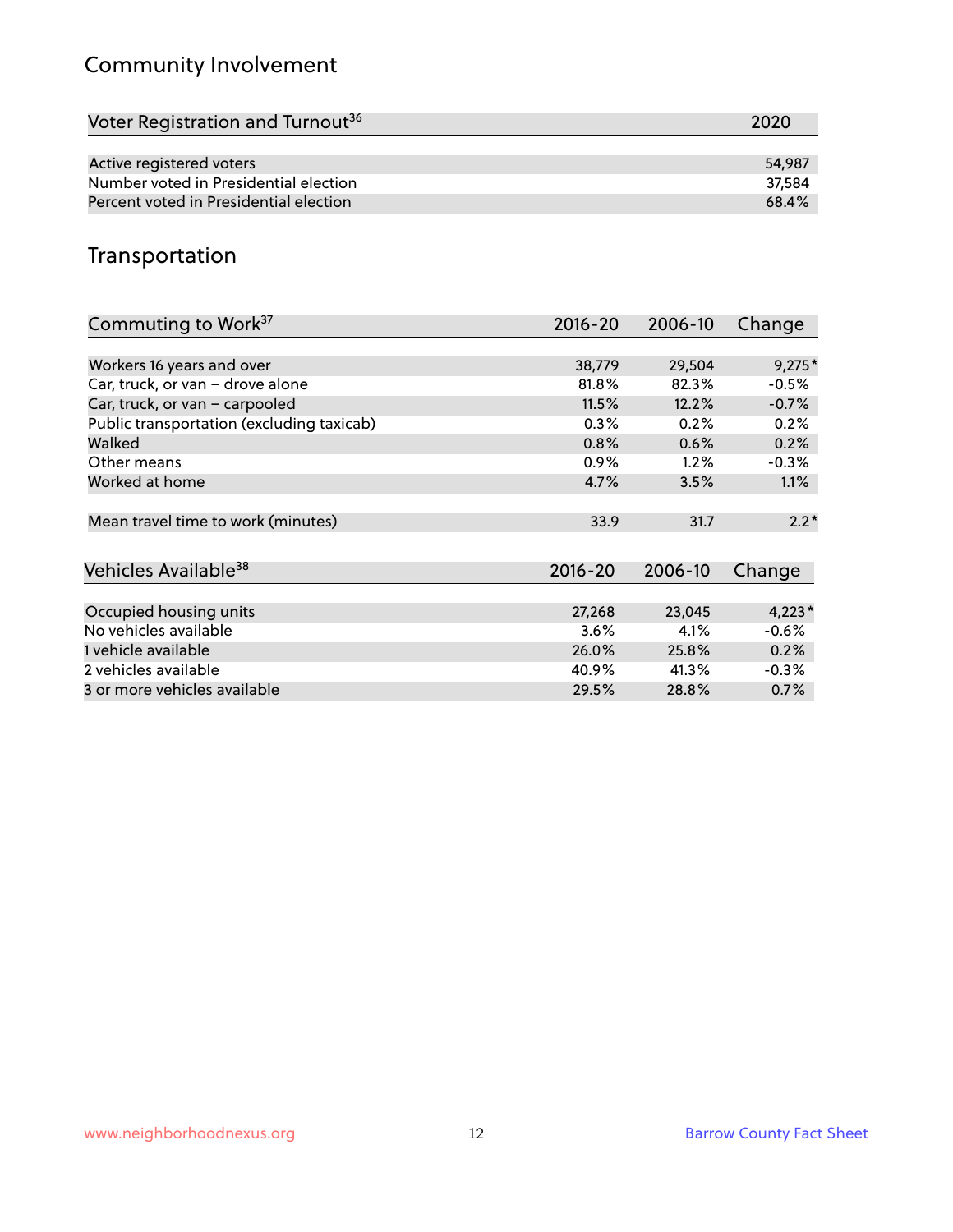#### Health

| Health Insurance coverage <sup>39</sup> | 2016-20 |
|-----------------------------------------|---------|
|-----------------------------------------|---------|

| Civilian Noninstitutionalized Population                | 81,119 |
|---------------------------------------------------------|--------|
| With health insurance coverage                          | 84.7%  |
| With private health insurance coverage                  | 63.6%  |
| With public health coverage                             | 31.0%  |
| No health insurance coverage                            | 15.3%  |
| Civilian Noninstitutionalized Population Under 19 years | 22,012 |
| No health insurance coverage                            | 8.0%   |
| Civilian Noninstitutionalized Population 19 to 64 years | 49,055 |
| In labor force:                                         | 38,219 |
| Employed:                                               | 36,404 |
| With health insurance coverage                          | 82.0%  |
| With private health insurance coverage                  | 27.6%  |
| With public coverage                                    | 6.2%   |
| No health insurance coverage                            | 18.0%  |
| Unemployed:                                             | 1,815  |
| With health insurance coverage                          | 42.4%  |
| With private health insurance coverage                  | 27.6%  |
| With public coverage                                    | 19.1%  |
| No health insurance coverage                            | 57.6%  |
| Not in labor force:                                     | 10,836 |
| With health insurance coverage                          | 74.1%  |
| With private health insurance coverage                  | 47.2%  |
| With public coverage                                    | 34.9%  |
| No health insurance coverage                            | 25.9%  |

# **Health Factors Most Recent** And The Control of the Control of The Control of The Control of The Control of The Control of The Control of The Control of The Control of The Control of The Control of The Control of The Contr

| Premature Death (YPLL before age 75 per 100,000 population, age-adjusted) <sup>40</sup> | 8,252.1 |
|-----------------------------------------------------------------------------------------|---------|
| Average number of Physically Unhealthy Days <sup>41</sup>                               | 4.5     |
| Average number of Mentally Unhealthy Days <sup>42</sup>                                 | 5.2     |
| Low Birthweight Births <sup>43</sup>                                                    | $7.7\%$ |
| Diabetes Prevalence <sup>44</sup>                                                       | 11.5%   |
| HIV Prevalence (per 100,000 population) <sup>45</sup>                                   | 189.8   |
| Rate, Deduplicated ER Visits for Asthma, Ages 0-17 <sup>46</sup>                        | 725.1   |